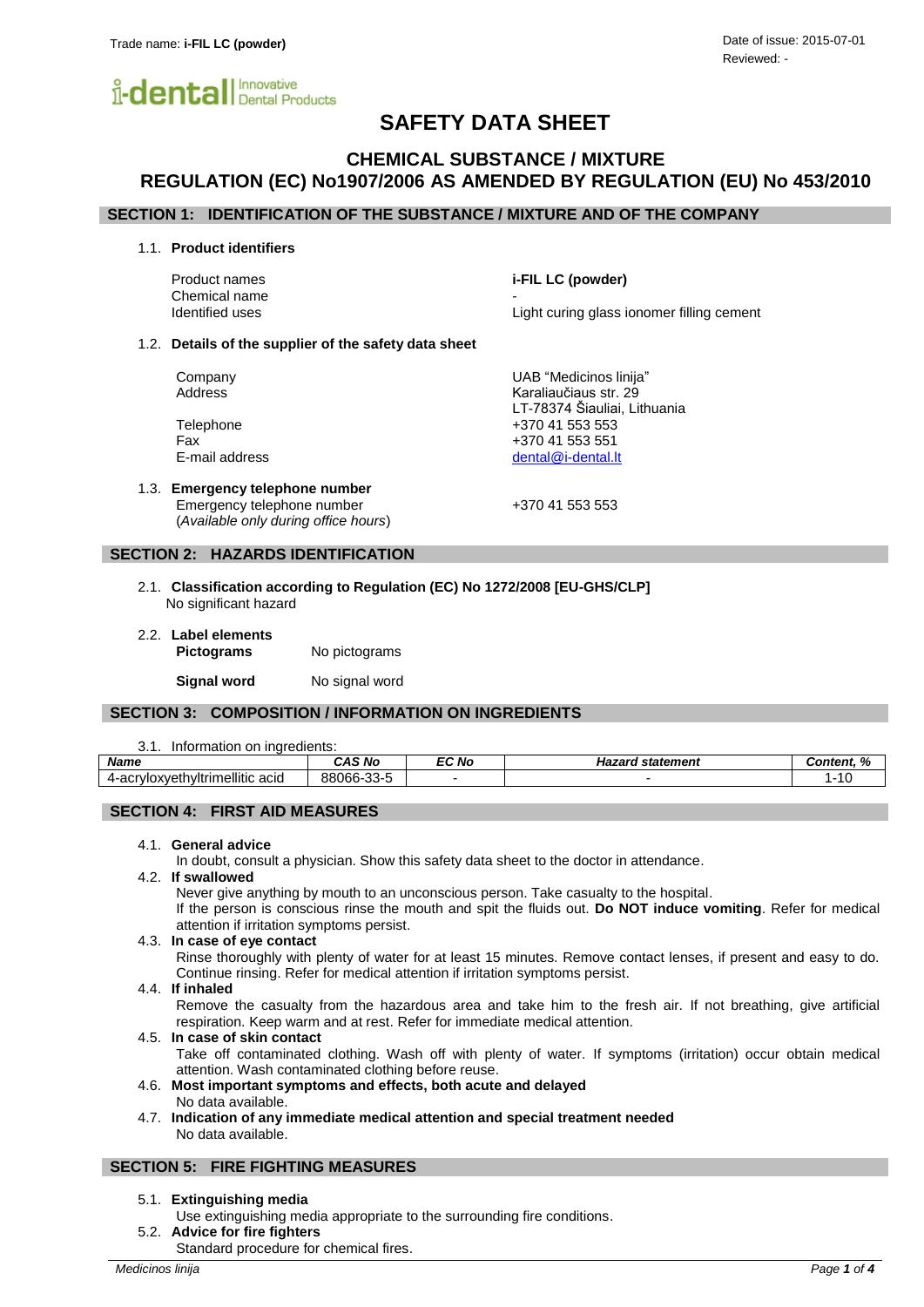5.3. **Special hazards arising from the substance or mixture** Burning produces irritating, toxic and obnoxious fumes.

# **SECTION 6: ACCIDENTAL RELEASE MEASURES**

- 6.1. **Personal precautions, protective equipment and emergency procedures** Use personal protective equipment. Ensure adequate ventilation.
- 6.2. **Environmental precautions** Do not let product enter drains.
- 6.3. **Methods and materials for containment and cleaning up** Use personal protective equipment when cleaning. Sweep up, transfer to suitable, labelled container for disposal and dispose. Clean spillage area thoroughly with plenty of water.
- 6.4. **Reference to other sections** For disposal see section 13.

# **SECTION 7: HANDLING AND STORAGE**

# 7.1. **Precautions for safe handling**

Avoid contact with eyes and skin. Use personal protective equipment. Keep tightly closed. Keep away from food, drinks and animal feed. Do not eat, drink or smoke when using this product.

- 7.2. **Conditions for safe storage, including any incompatibilities** Keep in cool, well ventilated place. Keep away from heat and direct sunlight. Storage temperature: Preferably not exceeding 25°C.
- 7.3. **Specific end uses** Dental use only.

# **SECTION 8: EXPOSURE CONTROLS / PERSONAL PROTECTION**

- 8.1. **Exposure limit values**
- 8.2. **Exposure controls**

Provide adequate ventilation. Storage properly (p.7). Preventive medical check-ups should be arranged.

8.3. **Appropriate engineering controls**

Handle in accordance with good industrial hygiene and safety practice. Wash hands before breaks and at the end of workday.

# 8.4. **Personal protective equipment**

8.4.1. **Eye/face protection**

Wear eye / face protection equipment. Safety glasses with side-shields, conforming to EN 166.

# 8.4.2. **Hand protection**

Handle with gloves. Gloves must be inspected prior to use. Use proper glove removal technique (without touching glove's outer surface) to avoid skin contact with this product. Dispose of contaminated gloves after use in accordance with applicable laws and good laboratory practices. Wash and dry hands. For the permanent contact in work areas without heightened risk of injury (e.g. laboratory) gloves made of the following material are suitable: PVC gloves The selected protective gloves have to satisfy the specifications of EU Directive 89/686/EEC and the standard EN 374 derived from it.

### 8.4.3. **Skin protection**

Keep working clothes separately. Take off contaminated clothing immediately. The type of protective equipment must be selected according to the concentration and amount of the dangerous substance at the specific workplace.

# 8.4.4. **Respiratory protection**

Not necessary with efficient local exhaust. If exposition to vapours is possible, use breathing protective mask (filter A).

# **SECTION 9: PHYSICAL AND CHEMICAL PROPERTIES**

9.1. **General information**

| Appearance<br>Odour                                       | powder<br>odourless |  |  |
|-----------------------------------------------------------|---------------------|--|--|
| Colour                                                    | not required        |  |  |
| 9.2. Important health, safety and environment information |                     |  |  |
| No data available                                         |                     |  |  |

# **SECTION 10: STABILITY AND REACTIVITY**

- 10.1.**Stability**
	- Stable under normal conditions
- 10.2. **Conditions to avoid**
- Protect from heat and direct sunlight.
- 10.3. **Materials to avoid**
- No data available.
- 10.4. **Hazard decomposition products** No data available.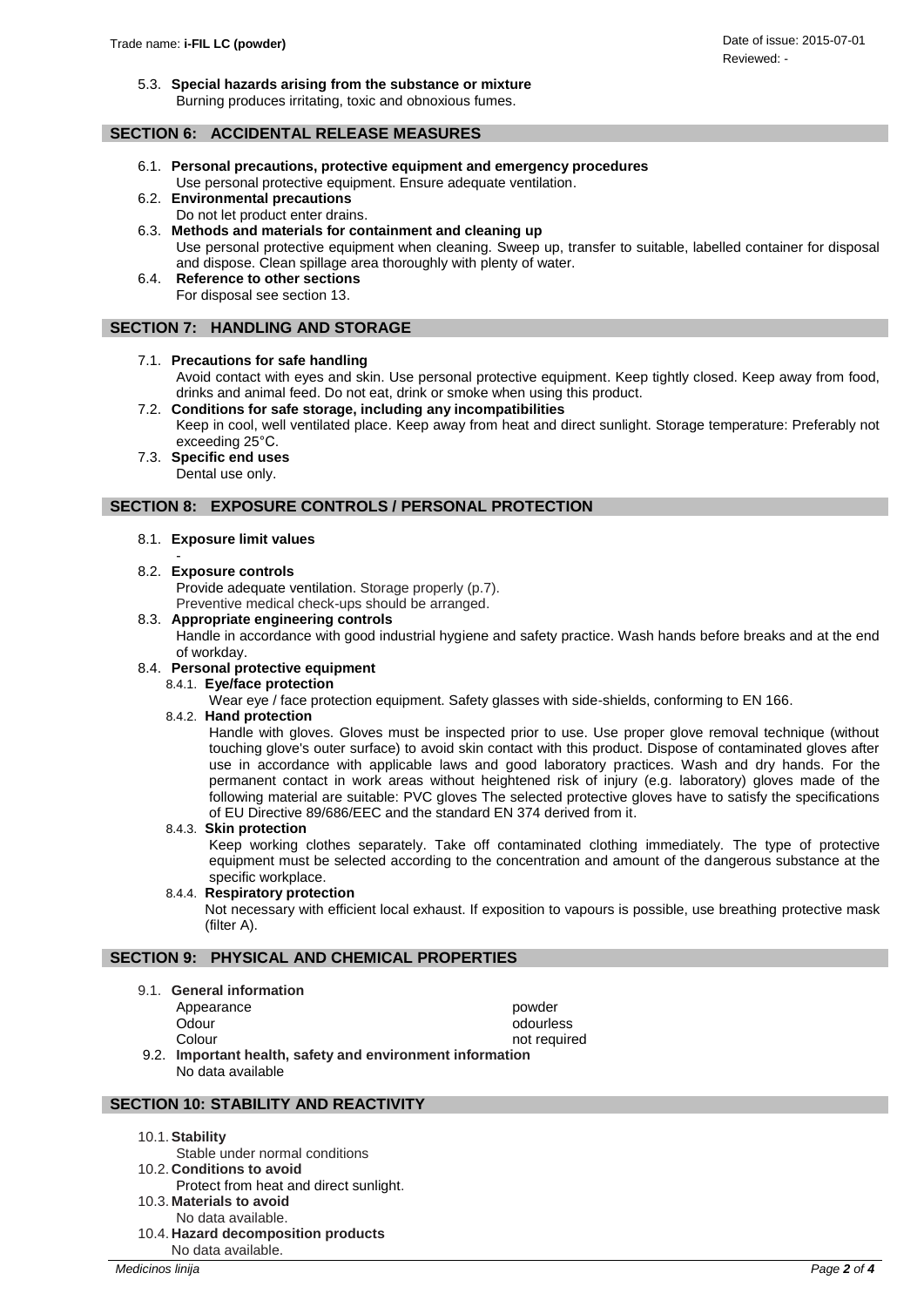# **SECTION 11: TOXICOLOGICAL INFORMATION**

### 11.1.**Possible dangerous to health effects**

- No data available regarding specific product.
- 11.2. **Germ cell mutagenicity**
- No data available.
- 11.3. **Carcinogenicity**
	- IARC: No components of this product present at levels greater than or equal to 0.1% is identified as probable, possible or confirmed human carcinogen by IARC.
- 11.4. **Reproductive toxicity** No data available.
- 11.5. **Specific target organ toxicity - single exposure** No data available.
- 11.6. **Specific target organ toxicity - repeated exposure** No data available.
- 11.7. **Aspiration hazard**
	- No data available.
- 11.8. **Additional Information**

None of effects are likely to occur in humans, provided exposure is maintained at or below occupational exposure limit.

- 11.9. **Toxicity data**
	- No data available.

# **SECTION 12: ECOLOGICAL INFORMATION**

- 12.1. **Ecotoxicity No data available No data available**
- 
- 12.2. Mobility<br>12.3. Persistence and degradability<br>12.3. Persistence and degradability<br>12.3. Persistence and degradability 12.3. Persistence and degradability
- 12.4. **Bio accumulative potential** No data available
- 12.5. **Results of PBT and vPvB assessment** No data available<br>12.6. Other adverse effects No data available
- 12.6. Other adverse effects

# **SECTION 13: DISPOSAL CONSIDERATIONS**

13.1. **Waste treatment methods**

Disposal should be in accordance with local, state or national legislation. Offer surplus and non-recyclable solutions to a licensed disposal company. Contaminated packaging dispose of as unused product. Do not remove the information from package.

# **SECTION 14: TRANSPORT INFORMATION**

14.1. The product is not classified as dangerous for carriage

# **SECTION 15: REGULATORY INFORMATION**

- 15.1. This safety datasheet complies with the requirements of Regulation (EC) No 1907/2006 as amended by Regulation (EU) No 453/2010.
- 15.2. Other Regulations: EINECS: Components of mixture are on the European Inventory of Existing Commercial Chemical Substances.
- 15.3. This safety data sheet information is not a professional risk assessment.
- 15.4.**Safety, health and environmental regulations/legislation specific for the substance or mixture**
- No data available. 15.5. **Chemical Safety Assessment**
	- No data available.
- 15.6. **Health, safety and environmental information** No data available.

# **SECTION 16: OTHER INFORMATION**

- 16.1. The above information is believed to be correct but does not purport to be all inclusive and shall be used only as a guide. The information in this document is based on the present state of our knowledge and is applicable to the product with regard to appropriate safety precautions. It does not represent any guarantee of the properties of the product.
- 16.2. UAB "Medicinos linija" shall not be held liable for any damage resulting from handling or from contact with the above product.
- 16.3. The product should not be used for purposes other than specified in p.7.3 purposes.
- 16.4. User is responsible for the legal, regulatory compliance.
- 16.5. References to the changes that have been made in comparison with \_\_\_\_\_\_\_ version: whole document.
- 16.6.Abbreviations and acronyms used in the safety data sheet:
	- 16.6.1. EC European Commission
	- 16.6.2. GHS Globally Harmonized System<br>16.6.3. CLP Classification Labelling Packa
	- 16.6.3. CLP Classification Labelling Packaging Regulation; Regulation (EC) No 1272/2008